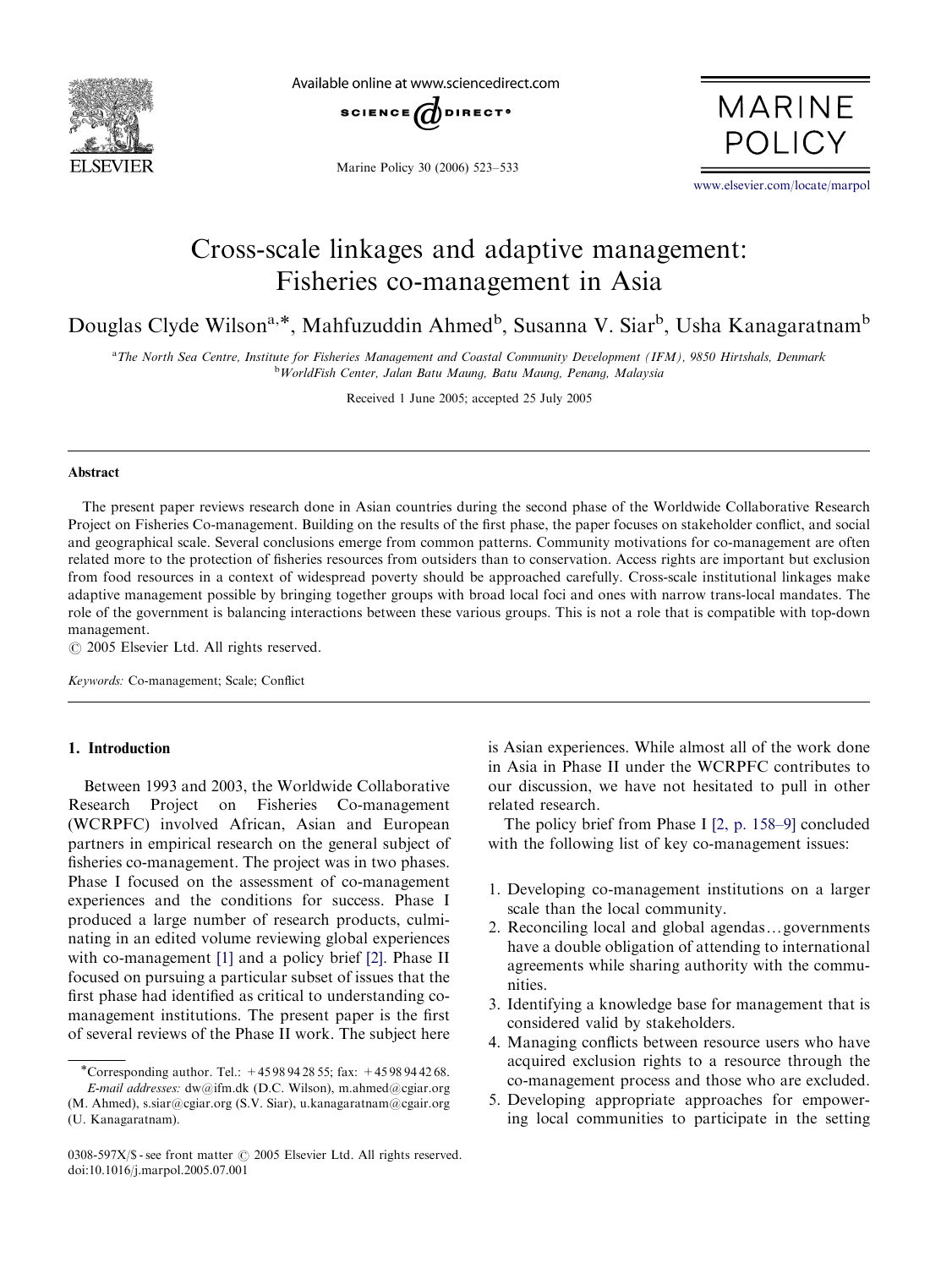of management objectives through institutional reform.

The WCRPFC was based on a loose community of researchers being pulled in the same direction by empirical findings rather than being pushed the same way through a specific research protocol. Self-contained proposals tailored for particular research questions tied to sets of co-management programmes were considered and funded individually. Proposals were encouraged to focus on hypotheses that linked interactions between stakeholder groups and the ways that co-management programmes were structured to outcomes around transaction costs, equity and the strength of the management institutions.

Our review begins with a discussion of the role of conflict in co-management. Then we turn to scale, examining the questions of determining the appropriate scale and emerging, cross-scale institutional linkages. Next we look at co-management and stakeholder roles, corresponding to the issues under number five in the list above. The topics here are the respective roles of government, communities and NGOs, a broad discussion of experiences with empowerment. The third topic is comanagement and global agendas. Finally, we discuss comanagement and the knowledge base for management.

#### 2. Fisheries co-management and conflict

#### 2.1. Defining co-management

Following Sen and Raakjær Nielsen [\[3\]](#page--1-0) we define fisheries co-management as an arrangement where responsibility for resource management is shared between the government and user groups. They suggest a typology of co-management from ''instructive comanagement'', where in the government makes all the decisions but does allow a minimal exchange of information between themselves and the user groups to ''informative co-management'' in which the government delegates responsibility and authority and the users groups keep the government informed about progress. Such a broad definition is necessary for analysis, but it dulls the critical edge of the comanagement ideal of shared responsibility [\[4\].](#page--1-0) These definitional questions are further challenged by the rising phenomenon of multi-functionality and multitasking in co-management institutions. Successful co-management institutions can easily become magnets for other issues that people are looking for ways to address. As Baird [\[5\]](#page--1-0) puts it in his discussion of fisheries co-management on the Mekong River in Laos ''when solidarity increases as a result of co-management, there are also many spin-off benefits in terms of community development'' (p. 19).

### 2.2. Fisheries co-management and conflict

Those motivations for participation in co-management programmes are often about dealing with conflicts have been observed not only in WCRPFC research in Asia and Africa, but also in programmes involving indigenous peoples globally [\[6\].](#page--1-0)

### 2.2.1. Communities need the state

In conflict situations, communities encounter their need for the state [\[7\].](#page--1-0) Katon et al. [\[8\]](#page--1-0) in their examination of San Salvador Island in the Philippines, e.g., found that purely community-based management was not adequate for dealing with problems that arise outside of the community. In-migration had created a heterogeneous population and the villagers need outside legal authority to settle disputes. They argue that collective arrangements developed in response to resource decline and conflicts, and that co-management worked because of the provision of legal and policy support and enforcement that could not have been done without state involvement.

One of the most common patterns in programmes with strong local support is a community looking for help in keeping outsiders away from resources they see as theirs. This is often expressed by defining the outsiders' gear as 'destructive', which in many instances simply means more efficient than the gears they are using. This pattern emerged, e.g., in one case in the Philippines with co-management arrangements of the LEPASECU Bay Management Council (LBMC) and the adjacent Malalison Island. Air compressors were used by migrants and were more efficient than local techniques; the result was a total ban on their use by the local government. By contrast, trawlers proved an even more difficult issue in the four municipalities in the LBMC. Rather than being outsiders the trawlers were concentrated in one of the municipalities, which insisted on allowing them. This resulted in tensions between this municipality and the other three where there were no trawlers [\[9,10\]](#page--1-0). Russell and Alexander [\[11\]](#page--1-0) examine both formal co-management and informal community management on San Miguel Bay in the Philippines. The formal management aspects are essentially an attempt to protect the interest of the non-trawler fishers against incursion from trawlers. Organizing communities around resistance to push nets and trawlers has been a critical aspect of organising co-management around Thailand [\[12\].](#page--1-0)

The greater success in community management argued to be found in homogeneous communities [\[13–15\]](#page--1-0) may exist in part because the salient variables by which such homogeneity is locally defined derive from conflicts. Desire for exclusion of others generates solidarity that results in support for the co-management programme [\[7\]](#page--1-0). But the question of who is included is